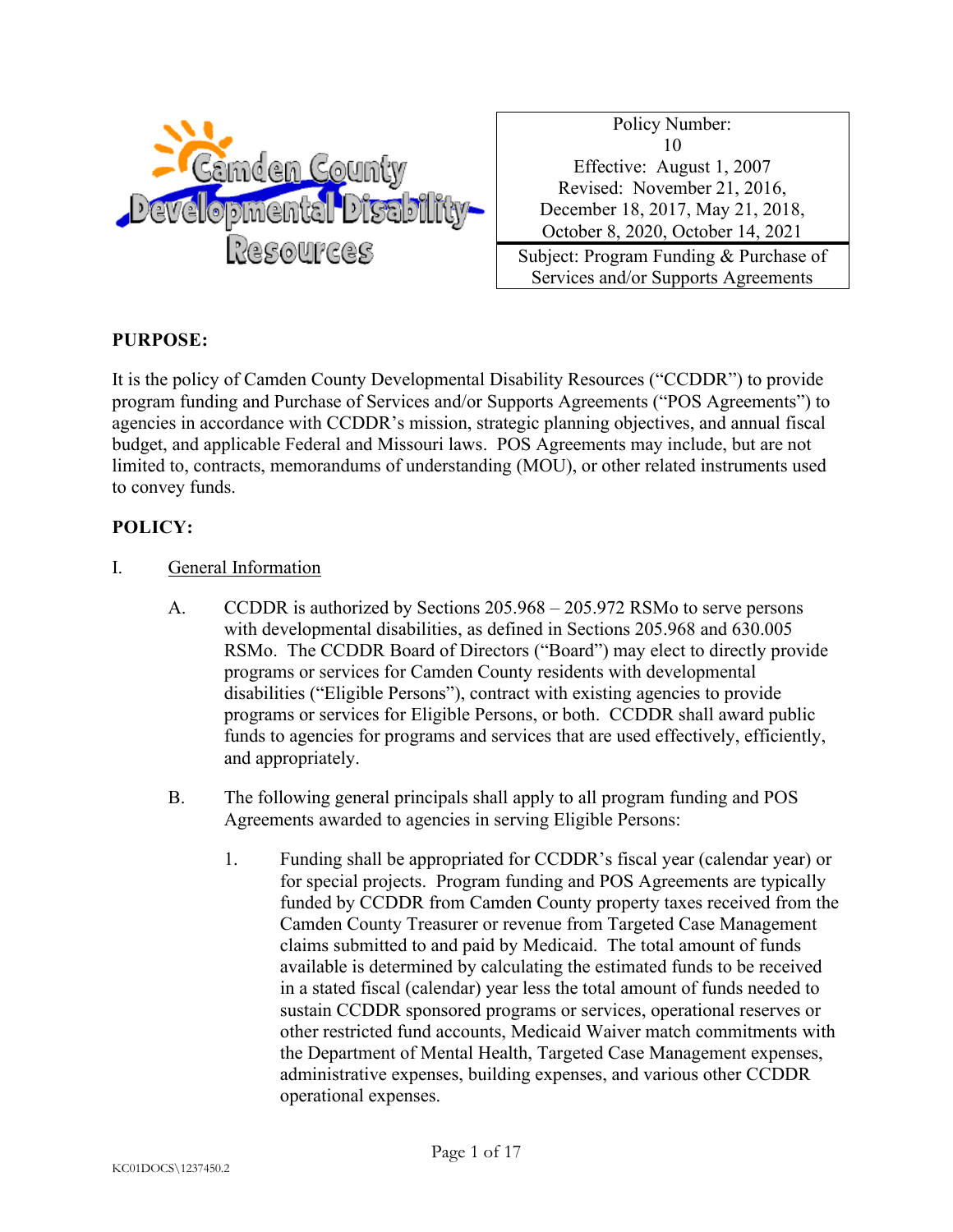- 2. CCDDR may be limited in the amounts, if any, it can award to agencies for any funding request.
- 3. All agencies receiving program funding or a POS Agreement from CCDDR shall comply with all CCDDR funding Policies/Procedures and shall sign a funding agreement outlining the terms of CCDDR funding. CCDDR reserves the right to establish the conditions and requirements of the funding agreement(s).
- 4. CCDDR will not provide program funding or POS Agreements to assist agencies in retiring their existing debts, to supplant an existing financial effort of the agency, or to establish endowment funds. All funds awarded by CCDDR must be utilized for a specific purpose in serving Eligible Persons in agreement with CCDDR's mission and Sections 205.968- 205.972 RSMo.
- 5. CCDDR shall only provide program funding or POS Agreements for services rendered/expenses incurred by an agency after the date of Board approval of the agency's application.
- 6. An agency that fails to perform in accordance with CCDDR's funding agreement shall be considered to be in default of said funding agreement. Any agency's ineffective, inefficient, or inappropriate use of awarded funds or a portion thereof shall be subject to a recapture of said funds.
- 7. Applicants of program funding or POS Agreements for partial funding of projects must demonstrate the availability and source of other funds for the development and/or continued operation of the proposed service or program.
- C. CCDDR may directly solicit, procure, or provide services and/or supports for Eligible Persons as deemed necessary.
- D. All agencies receiving funds from CCDDR are encouraged to attend the monthly Board meetings to discuss progress on programs funded by CCDDR and receive information on CCDDR activities and topics related to developmental disabilities.

# II. Annual Program Funding and POS Agreements

- A. Agencies requesting funds to sustain operations or continue to provide services and/or supports shall be required to submit a funding request annually to CCDDR.
- B. The annual funding request cycle will follow the following timelines:
	- 1. Funding requests for the next CCDDR fiscal (calendar) year are typically due to CCDDR no later than October  $15<sup>th</sup>$  of the current fiscal (calendar) year; however, certain exceptions may apply that may delay delivery, which require approval from the Executive Director. Acceptable delivery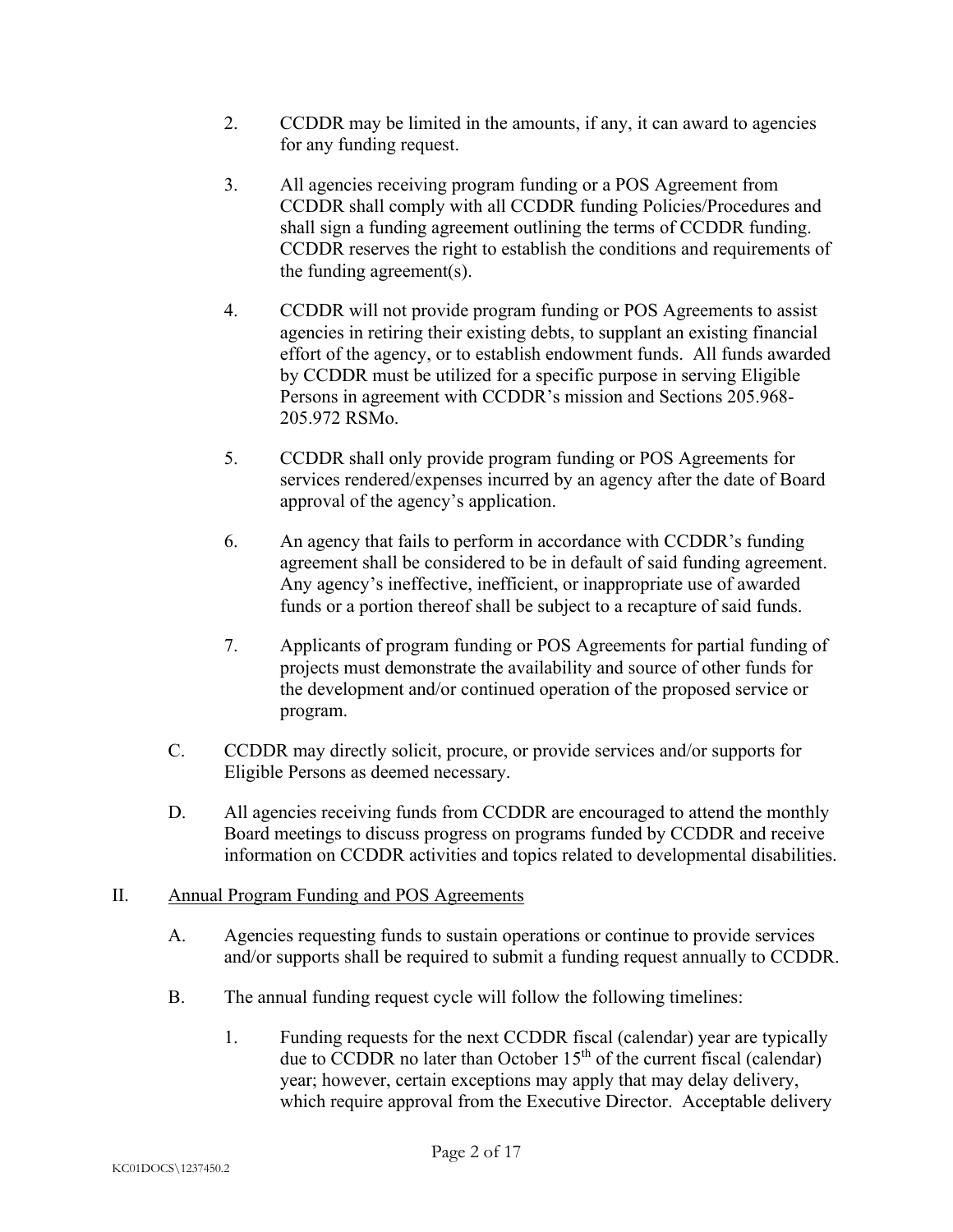methods to CCDDR shall include delivery via email, United States Postal Service, third-party private service, or personal delivery.

- 2. The CCDDR Executive Director shall review all annual funding requests and will make recommendations to the Board at the November or December Board meeting. Certain circumstances may exist which require additional review by the Executive Director and/or the Board.
- 3. The Board generally approves the preliminary annual budget for the next fiscal (calendar) year in November; however, circumstances may require the Board to delay completion and approval. No annual funding request shall be approved until the next fiscal (calendar) year budget is approved by the Board; however, temporary funding requests may be approved by the Board until the next fiscal (calendar) year budget is approved.
- C. Agreements for funds awarded prior to the end of the current fiscal (calendar) year for the following fiscal (calendar) year are typically signed no later than December 31<sup>st</sup>.
	- 1. If a decision about a funding request is made after December  $31<sup>st</sup>$ , the funding agreement will be signed following any approval with the funds retroactive to January  $1<sup>st</sup>$ , unless temporary funding has already been established. In such cases, the Board has the option to adjust future funding accordingly if the temporary funding amounts are more or less than the final approved funding agreement.
	- 2. CCDDR's Executive Director and/or Board may request additional information, supporting documents, or other supportive information to support the funding request before a final decision is rendered.

## III. Special Program Funding and other POS Agreements (New Program or One-Time Funds)

- A. CCDDR will review special funding requests (new program or one-time funding applications) in situations including, but not limited to:
	- 1. The health and/or safety of Eligible Persons is threatened;
	- 2. The health and/or safety of persons providing support services for Eligible Persons is threatened;
	- 3. Programs or services provided by an agency are threatened;
	- 4. Amounts originally appropriated for an approved program or service are insufficient due to unanticipated growth in the program or service;
	- 5. Unexpected/unanticipated funding opportunities arise;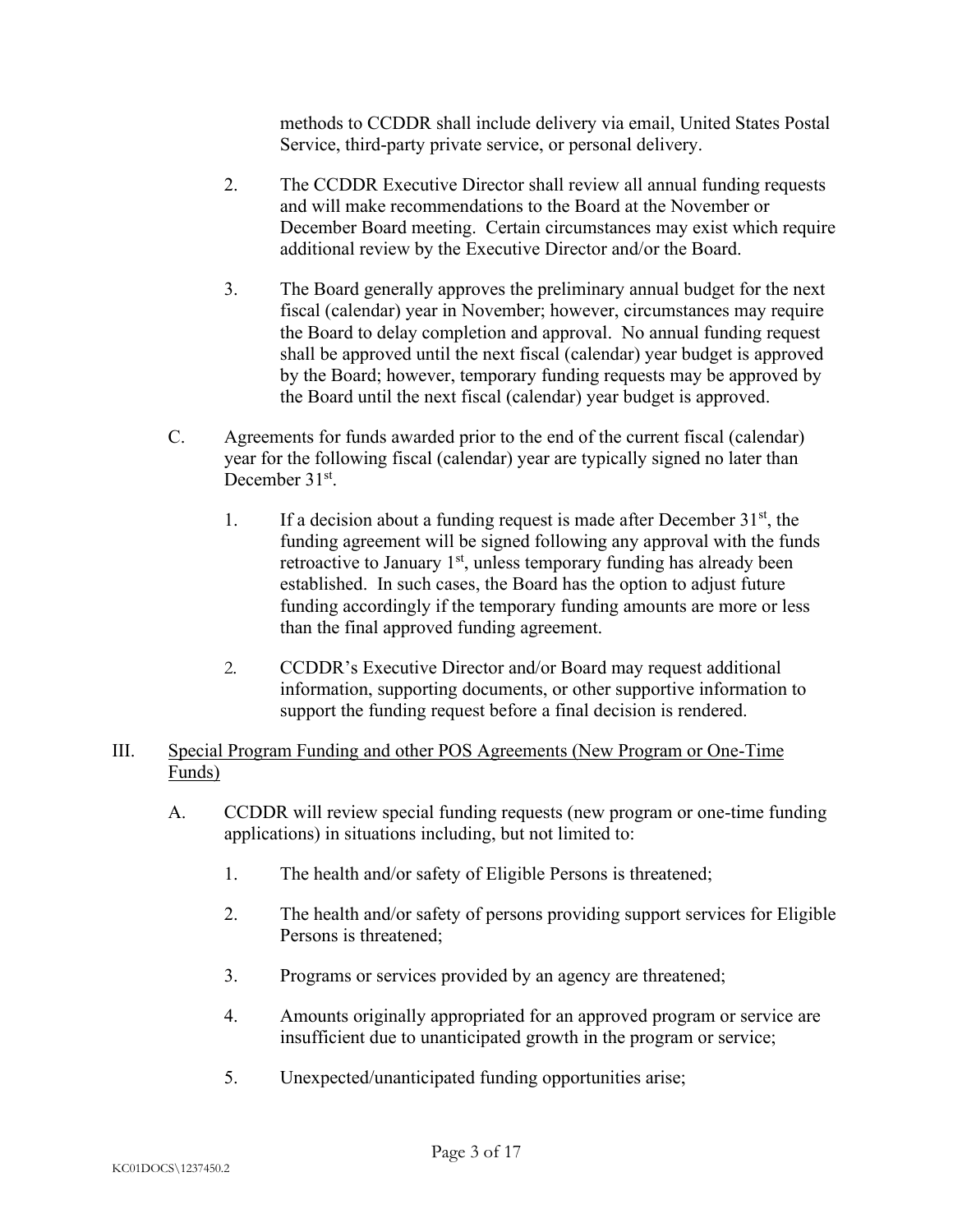- 6. A situation arises which presents an immediate financial hardship for an agency that cannot wait until the next budget cycle;
- 7. A new program, service, and/or support which will provide community inclusion, community employment, community transportation, housing, immediate care, or other services and/or supports which are not currently offered or improves the quality or environment of community living and/or an existing service and/or support;
- 8. Funds for one-time expenses such as acquisition of property, renovations, or equipment that have a useful life of one (1) or more years;
- 9. Funds for one-time expenses related to new construction of or renovation to existing buildings; or
- 10. Funds for the purchase of vehicles utilized in transporting Eligible Persons for participation in programs or community inclusion when other State and/or Federal transportation funding resources have been exhausted.
- B. Special funding requests should be submitted to CCDDR's Executive Director no less than 30 days prior to the next regularly scheduled Board meeting to ensure there is a proper preliminary review.
- C. The CCDDR Executive Director shall review all special funding requests and will make recommendations to the Board at a regularly scheduled Board meeting, unless an emergency exists which would require a special Board meeting to be scheduled. CCDDR's Executive Director shall consult with the Board Chairperson in the event a special Board meeting may be needed.
- D. CCDDR's Executive Director and/or Board may request additional information, supporting documents, or other supportive information to support the special funding request before a final decision is rendered.

# IV. Eligibility Criteria

- A. Agencies applying for funds from CCDDR must utilize said funds to serve and/or assist Eligible Persons.
- B. Eligible Persons participating in programs offered or receiving services and/or supports provided by agencies should be current or former clients of the Department of Mental Health, Division of Developmental Disabilities and/or CCDDR. If not a former or current client of the Department of Mental Health, Division of Developmental Disabilities and/or CCDDR, an intake eligibility application and supporting documentation may be requested to support client eligibility.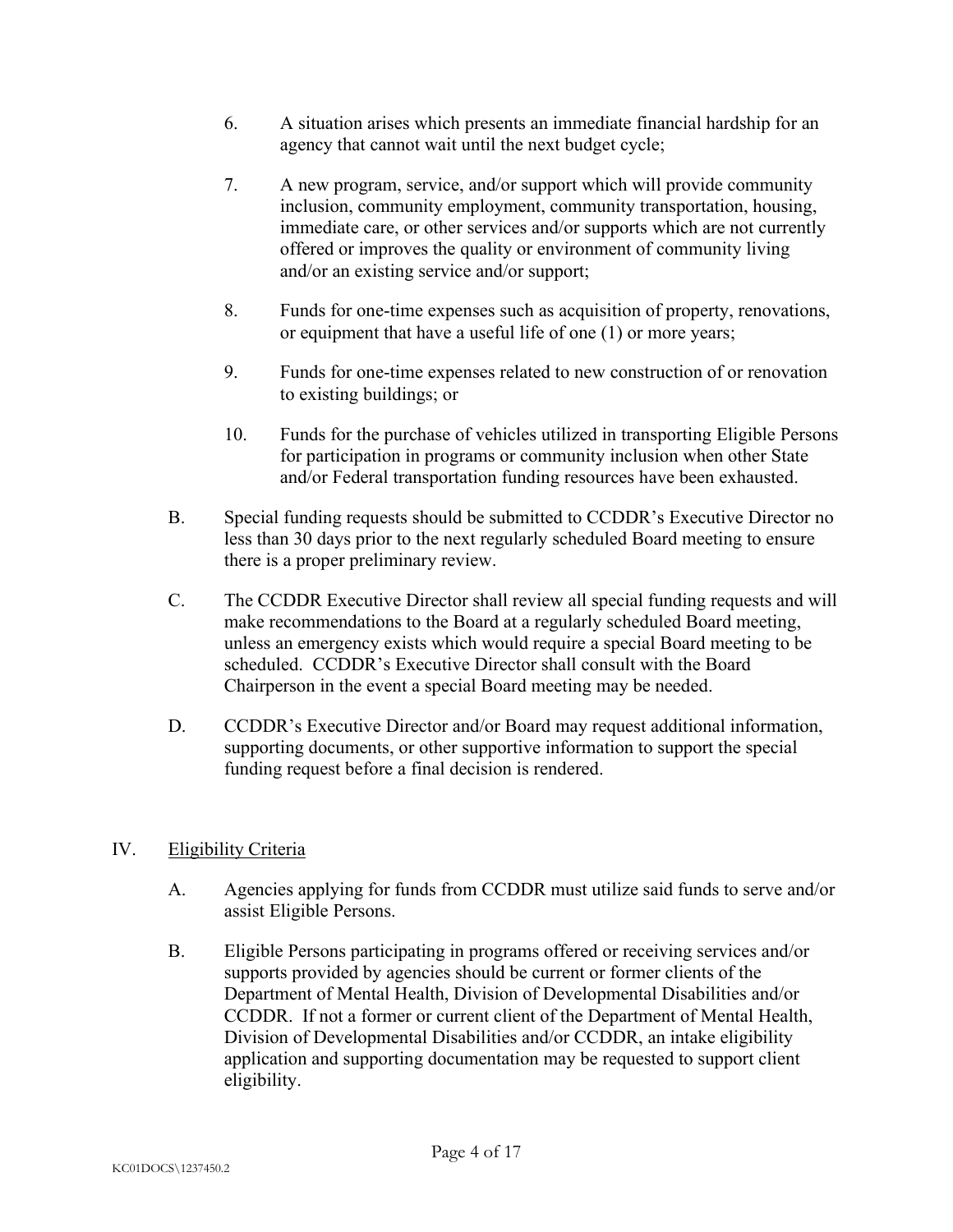C. The Board may, at its sole discretion, impose limitations with respect to community inclusive programs and services such as programs to be administered and services to be provided. Such limitations as determined by the Board may depend upon the availability of funds; the appropriate, efficient, and effective use of funds; the needs of Eligible Persons to be served; and the needs within the community.

## V. Agencies Eligible for Program Funding/POS Agreements

- A. CCDDR funds are available to agencies which are serving/assisting Eligible Persons or will serve/assist Eligible Persons upon implementation of a program, service, and/or support.
- B. POS Agreements and program funding may be awarded to for-profit agencies and shall be dependent upon the needs of Eligible Persons and the availability of notfor-profit programs, services, and/or support agencies.
- C. CCDDR reserves the right to procure services and/or supports without a funding application or POS Agreement in instances involving Medicaid or Medicaid Waiver services and/or supports, where individual choice is a prerequisite, or in instances where the immediate procurement of such services and/or supports are deemed necessary.

## VI. Funding Application Requirements

- A. General Requirements:
	- 1. Agencies shall submit current proof of insurance coverage for all programs, services, and assets. The agency shall maintain an appropriate amount of minimum insurance coverages and/or as set forth in the CCDDR Funding Agreement. The agency shall also maintain blanket fidelity coverage in an amount equal to or greater than awarded funds from CCDDR for all persons handling said funds.
	- 2. Not-for-profit agencies shall be registered as a not-for-profit corporation in the State of Missouri and have a current Certificate of Good Standing from the Secretary of State's office, provide a current  $501(c)3$ determination letter from the Internal Revenue Service, and provide a copy of the most recent 990 filed with the Internal Revenue Service
		- a. If the agency has been in operation for less than two (2) agency fiscal years prior to the application for funds and the agency's first fiscal year has not ended or the agency's first fiscal year has ended but it has not been six (6) months since the end of the first fiscal year, the agency must submit the copy of the 990 by the end of the sixth (6th) month after the end of the agency's fiscal year.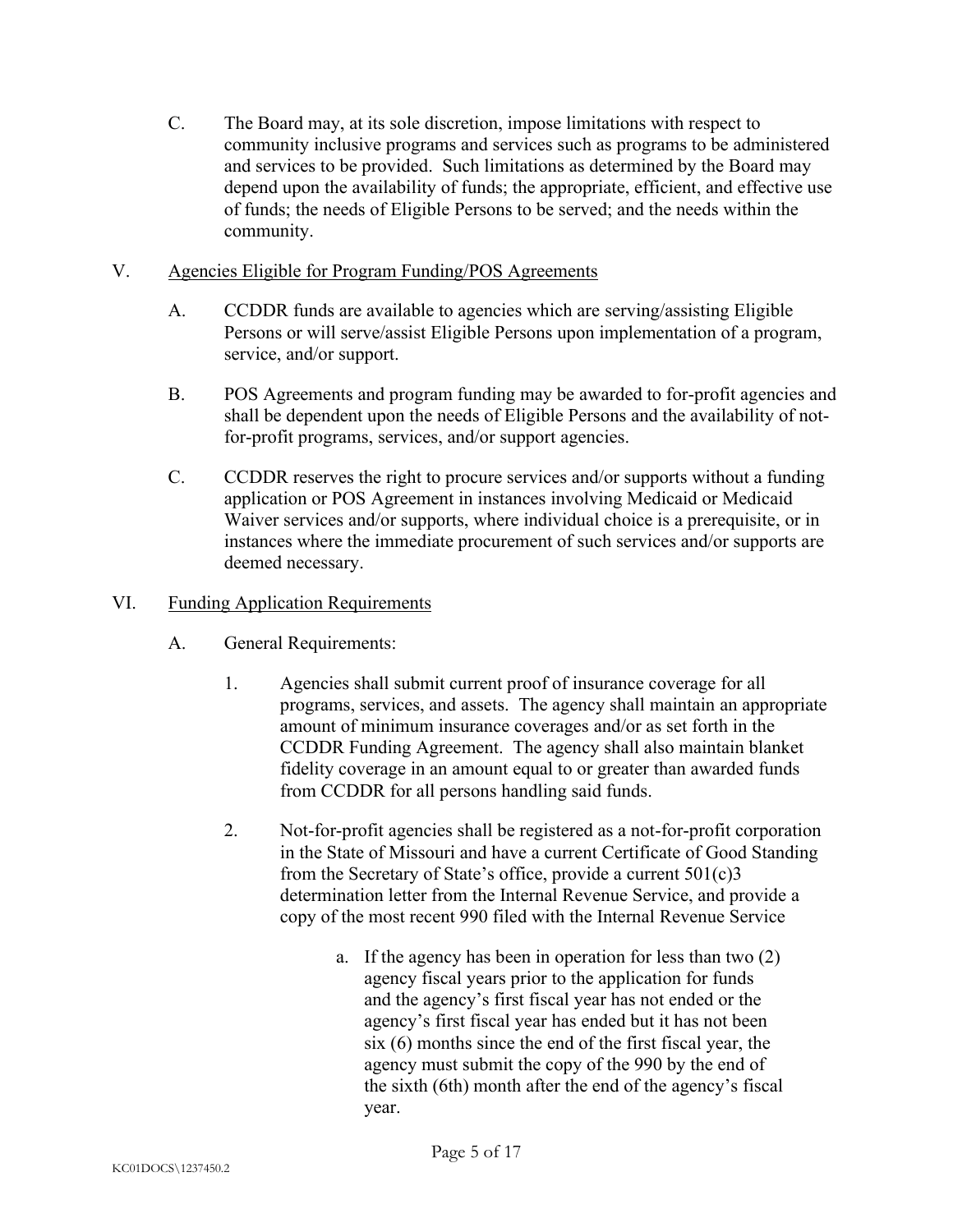- 3. For-profit agencies shall have a current Certificate of Good Standing from the Secretary of State's office for the programs and/or services/supports identified in the application.
- 4. If applicable, agencies must submit proof of good standing with regard to current licensure, certification, or accreditation from the appropriate Missouri and/or Federal authority having oversight responsibilities (i.e. DESE, DMH, etc.).
- 5. Agencies must be in good standing with regard to the successful implementation of previous services, programs, or projects funded by CCDDR.
- 6. Agencies must submit a business plan or detailed description of the program(s), service(s), project(s), etc. for which funds are to be used.
- 7. Agencies must submit a copy of their current strategic plan, Bylaws, Articles of Incorporation, financial management policy, financial management procedures, and other policies and procedures when submitting an application for the first time.
- 8. Agencies shall provide other documents as deemed necessary by CCDDR Executive Director and/or the Board.
- B. The annual funding application requirements are as follows:
	- 1. Agencies shall demonstrate fiscal viability by submitting:
		- a. a current year-to-date detailed balance sheet;
		- b. current year-to-date detailed statement of revenue and expenses vs. budgeted revenue and expenses for each program administered by the agency;
		- c. current year-to-date detailed cash flow statement;
		- d. detailed budget for the next 12 consecutive months or fiscal year for each program administered by the agency; and
		- e. the annual funding application.
	- 2. Agencies that have been in operation for more than three (3) agency fiscal years prior to the application for funds must include in addition to the documents requested in Subsection (1):
		- a. the previous two agency fiscal year-ending detailed balance sheets;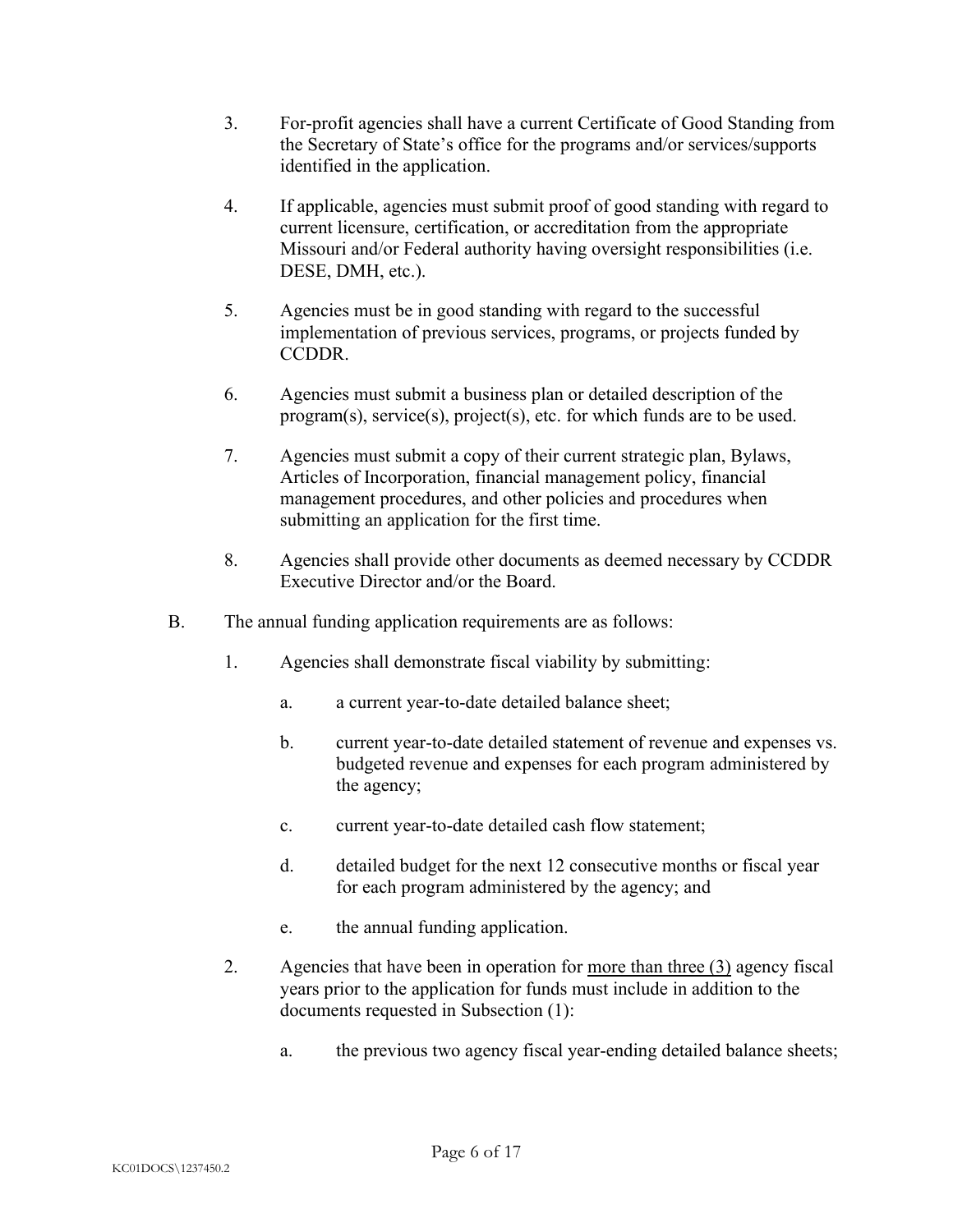- b. detailed statements of revenue and expenses vs. budgeted revenue and expenses for each program administered by the agency;
- c. detailed cash flow statements; and
- d. third-party audit reports with the funding application.
- 3. Agencies that have been in operation for less than three (3) agency fiscal years prior to the application for funds must include in addition to the documents requested in Subsection (1):
	- a. the agency's previous fiscal year-ending detailed balance sheet:
	- b. detailed statement of revenue and expenses vs. budgeted revenue and expenses for each program administered by the agency;
	- c. detailed cash flow statement; and
	- d. third-party audit report with the funding application.
- 4. Agencies that have been in operation for <u>less than two (2)</u> agency fiscal years prior to the application for funds must include in addition to the documents requested in Subsection (1):
	- a. a copy of the previous fiscal year-ending detailed balance sheet;
	- b. detailed statement of revenue and expenses vs. budgeted revenue and expenses for each program administered by the agency;
	- c. detailed cash flow statement; and
	- d. third-party audit report within six (6) months after the end of the agency's previous fiscal year if the first fiscal year has not ended at the time of the funding application, if the agency's first fiscal year has ended but it has not been six (6) months since the end of the first fiscal year, the agency must submit the third-party audit report by the end of the sixth  $(6<sup>th</sup>)$  month after the end of the agency's fiscal year.
- C. The special funding application requirements are as follows:
	- 1. For new program, service, and/or support applications, agencies shall provide detailed information about the program, service, and/or support including, but not limited to:
		- a. a business and/or strategic plan;
		- b. projected budget;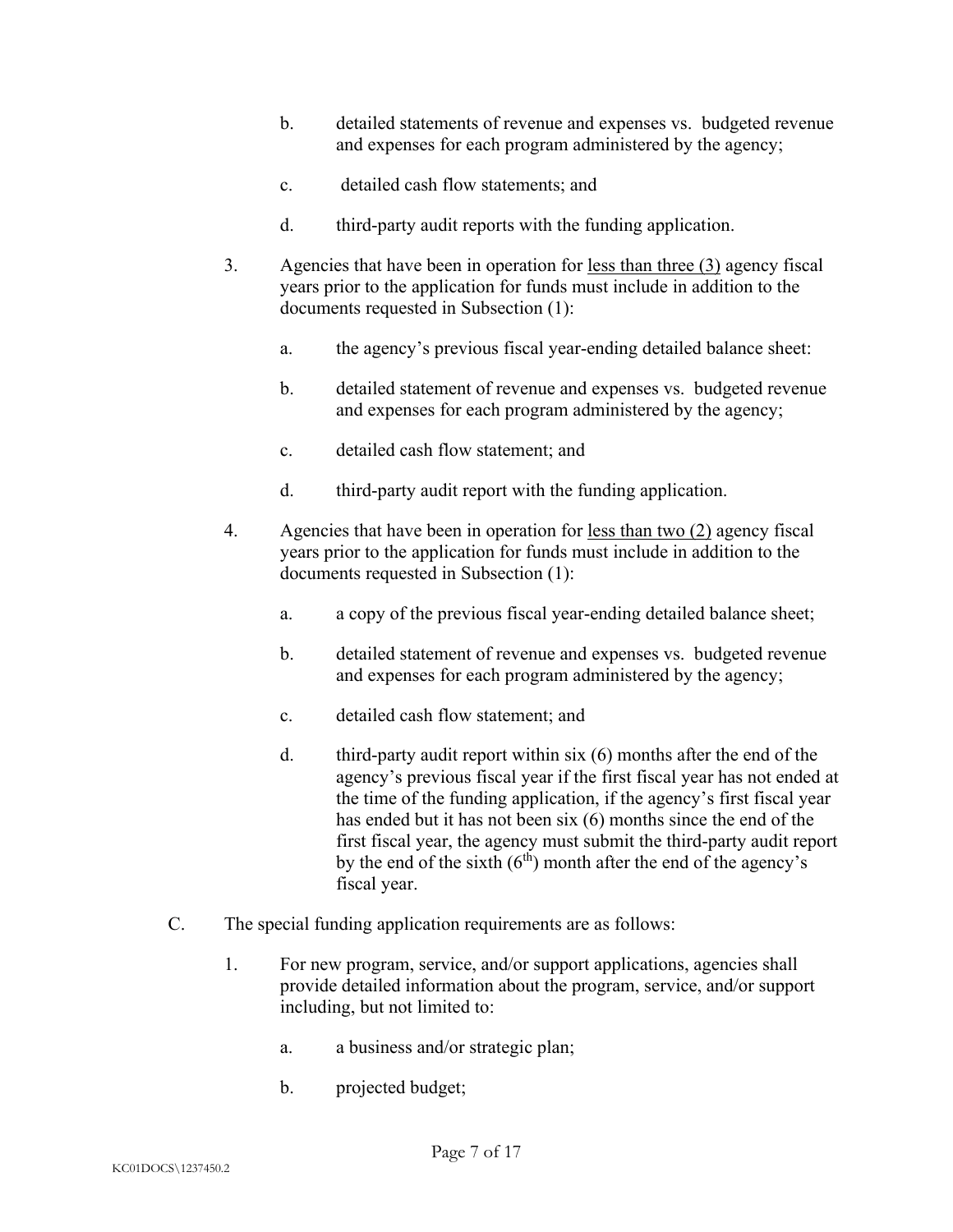- c. anticipated outcomes;
- d. summary of how CCDDR funds will be utilized in program or service development identified in the application; and
- e. current or past agency financial reports (if applicable).
- 2. For operational shortfall, capital improvement, equipment purchase, new construction, renovation, vehicle acquisition, or health and safety related applications, agencies shall provide detailed information about the circumstances including, but not limited to:
	- a. a business and/or strategic plan;
	- b. projected budget;
	- c. anticipated outcomes;
	- d. summary of how CCDDR funds will be utilized; and
	- e. current or past agency financial reports (if applicable).
- VII. Programs, Services, and/or Supports Eligible for Funding
	- A. Agencies applying for funds from CCDDR must utilize the funds for programs, services, and/or supports for Eligible Persons including, but not limited to the following:
		- 1. Sheltered employment programs, services, and/or supports;
		- 2. Community employment programs, services, and/or supports;
		- 3. Pre-vocational programs, services, and/or supports;
		- 4. Immediate care programs, services, and/or supports;
		- 5. Community inclusion programs, services, and/or supports;
		- 6. Residential programs, services, and/or supports; and
		- 7. "Related" programs, services, and/or supports defined as:
			- a. Programs designed toward enabling an Eligible Person to progress toward normal living and/or to develop his or her capacity, performance, or relationships with other persons;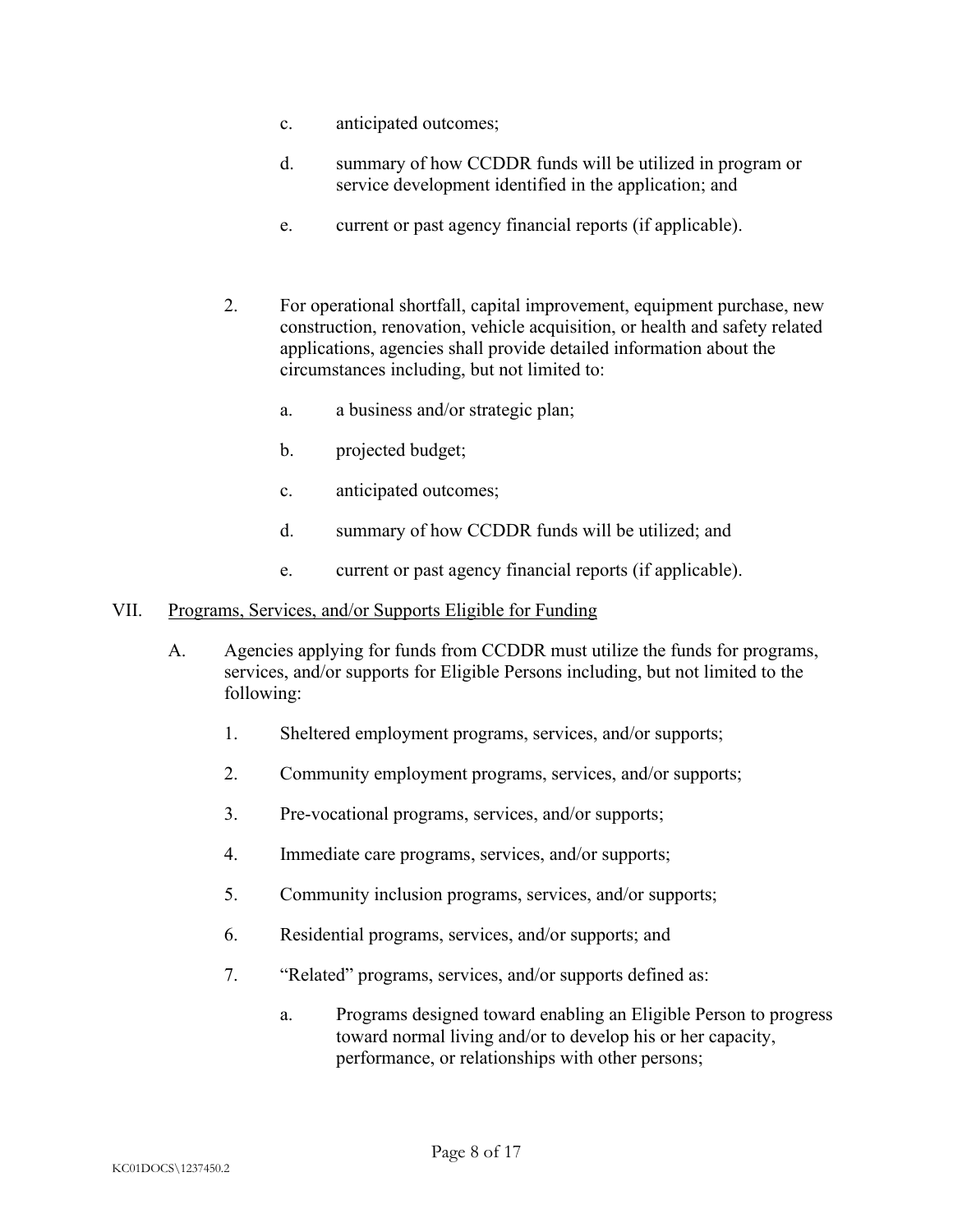- b. Programs which provide services related to a place of residence or social centers for Eligible Persons; or
- c. Programs which provide a controlled environment.
- B. Agencies applying for funds from CCDDR which fall within the area of "related" programs, services, and/or supports will be asked to show how the program, service, and/or support qualifies under the above definition.
- C. The Board shall, at its discretion, determine if the program, service, and/or support qualifies when evaluating all applications.

## VIII. Funding Categories

- A. Annual and Special Funding
	- 1. Program Funding
		- a. CCDDR may provide program funding to sustain existing agency operations and/or to continue providing programs, services, and/or supports to Eligible Persons.
		- b. Program funding may be utilized for direct operational costs, such as personnel, fringe benefits, supplies, travel, professional fees, etc.
		- c. A percentage of indirect/overhead costs may also be funded.
		- d. All funding will be based on program specific measures.
	- 2. POS Agreements
		- a. POS Agreements with agencies shall provide direct services and/or supports for Eligible Persons during a specified period of time.
		- b. A "unit" of service and a "rate per unit" is determined and approved by the Board.
		- c. The agency then invoices CCDDR for the number of "units" provided by the agency.

### B. Special Funding

- 1. New Programs
	- a. CCDDR may provide one-time program funding or POS Agreements for new programs.
	- b. Criteria to be used to review and evaluate all applications for new programs, services, and/or supports include, but is not limited to: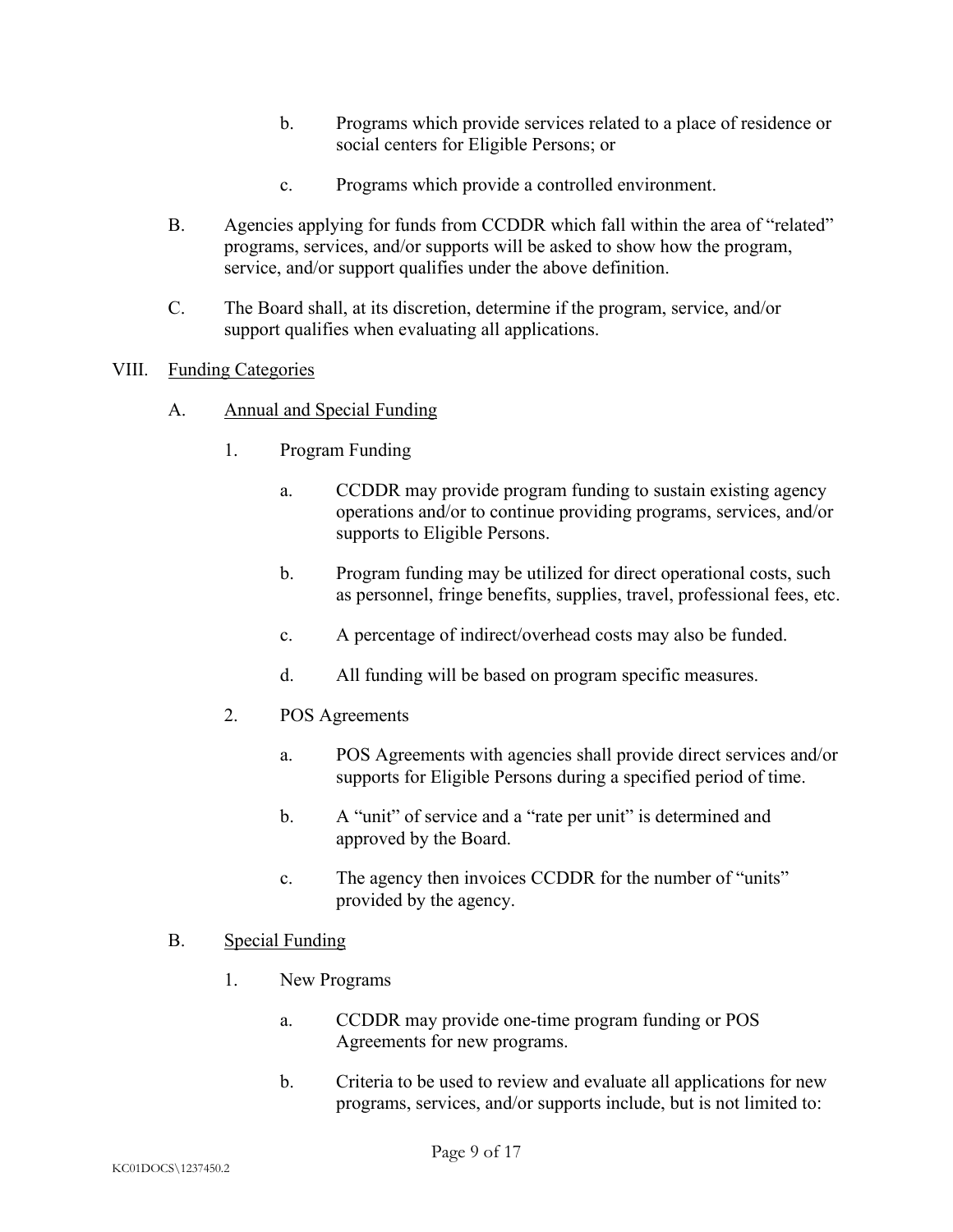- i. The extent to which the new program, service, and/or support has been identified by CCDDR as a need based upon needs survey results, waiting list data, or other viable sources;
- ii. The extent to which other Federal, State, and local agencies or funding sources are mandated to fund the proposed new program, service, and/or support;
- iii. The extent to which the new program, service, and/or support will contribute to the advancement of and/or improvement of promoting Eligible Persons to progress toward normal living;
- iv. The availability of CCDDR revenues to sustain the new program, service, and/or support on an on-going basis;
- v. The extent to which the new program, service, and/or support falls within Sections 205.968-205.972 RSMo in terms of eligible services to be funded;
- vi. The extent to which the estimated cost for the new program, service, and/or support is reasonable and is costeffective;
- vii. The extent to which other available revenue sources have been investigated and accessed by the agency requesting CCDDR funds;
- viii. The extent to which the new program, service, and/or support addresses the needs of Eligible Persons;
- ix. The extent to which the agency is: certified or accredited by State and national bodies; program, service, or support personnel are well qualified by training and/or experience for their roles; and the applicant agency has adequate facilities and personnel;
- x. The extent to which, insofar as practicable, the proposed program, service, and/or support, if well executed, is capable of attaining the proposed outcomes and goals;
- xi. The strength of the program, service, and/or support plan for evaluation in terms of meeting stated outcomes/goals; and
- xii. The agency's historical performance in other programs, services, and/or supports funded by CCDDR (if applicable)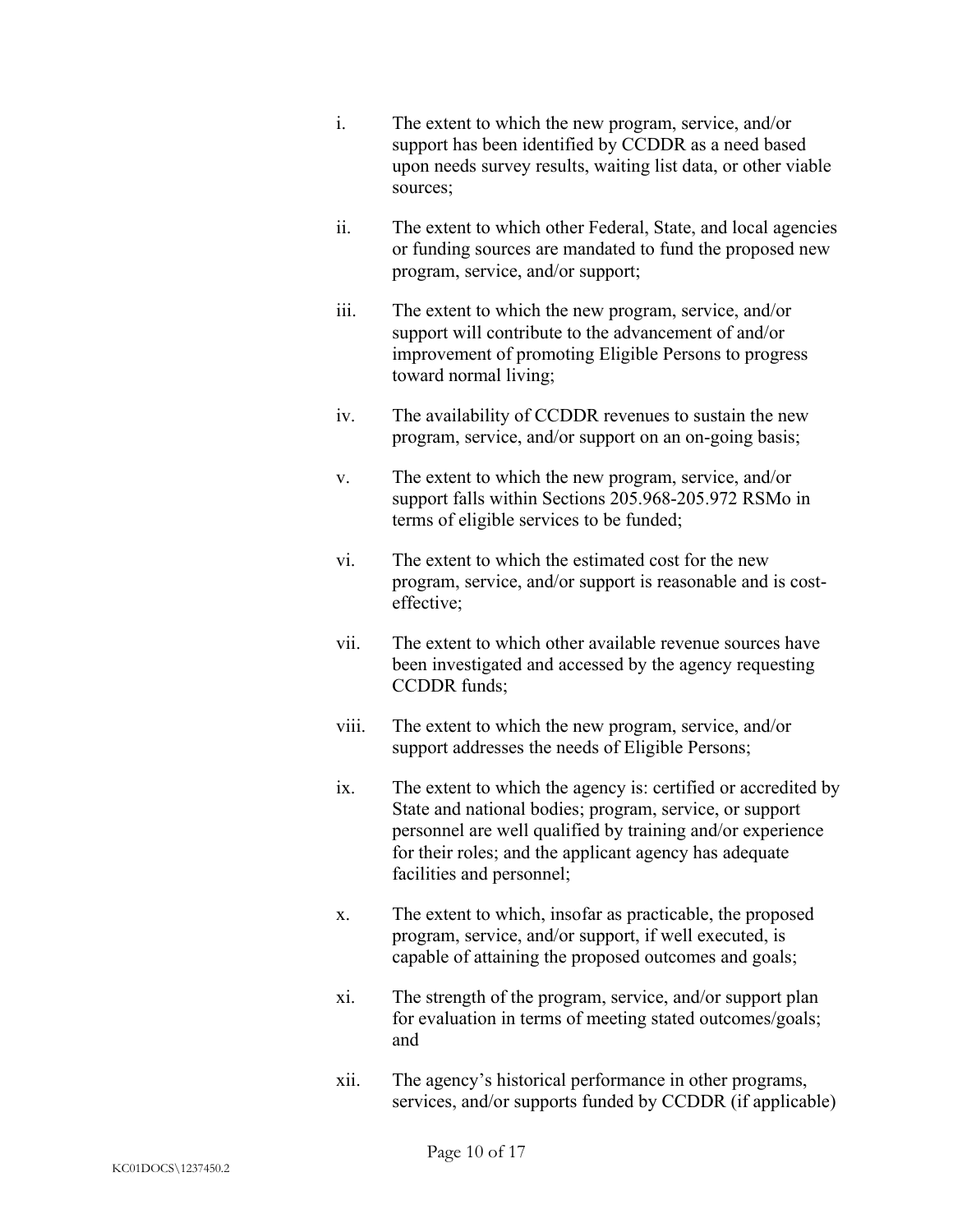or historical performance in other programs, services, and/or supports not funded by CCDDR (references may be requested).

- c. CCDDR will evaluate each one-time program funding application as it relates to program feasibility or viability and its impact on Eligible Persons participating in the program.
- 2. Construction/Renovation Projects & Purchases of Property
	- a. All new construction projects and renovation projects require development of uniform specifications for the work to be done, adherence to this Policy, adherence to CCDDR Procurement Policy #31, adherence to the Missouri Prevailing Wage Law when applicable, and adherence to all applicable Federal, Missouri, and local laws.
	- b. The following information shall be submitted with the agency's program funding application when requesting funding for new construction, property purchase, or renovation projects:
		- i. Description of the project and benefits to persons served;
		- ii. Projected timeline for initiation and completion of project;
		- iii. Business plan and how proposed property acquisition, construction, or renovation will enhance the agency's business operations and/or mission in serving Eligible Persons;
		- iv. Land site and value (for proposed purchases of property that CCDDR is to fund, an Independent Appraisal of the property from a certified appraiser is required);
		- v. Architectural plans (if applicable); and
		- vi. Itemized cost breakdown for the entire project.
	- c. For all buildings or residential facilities proposed to be purchased, constructed, or renovated exclusively with CCDDR funds, the Board reserves the right to retain ownership of the property and subsequently lease the property to the agency for a specific purpose, hold recorded interest in title to the property, or be recorded as the first-priority lien-holder.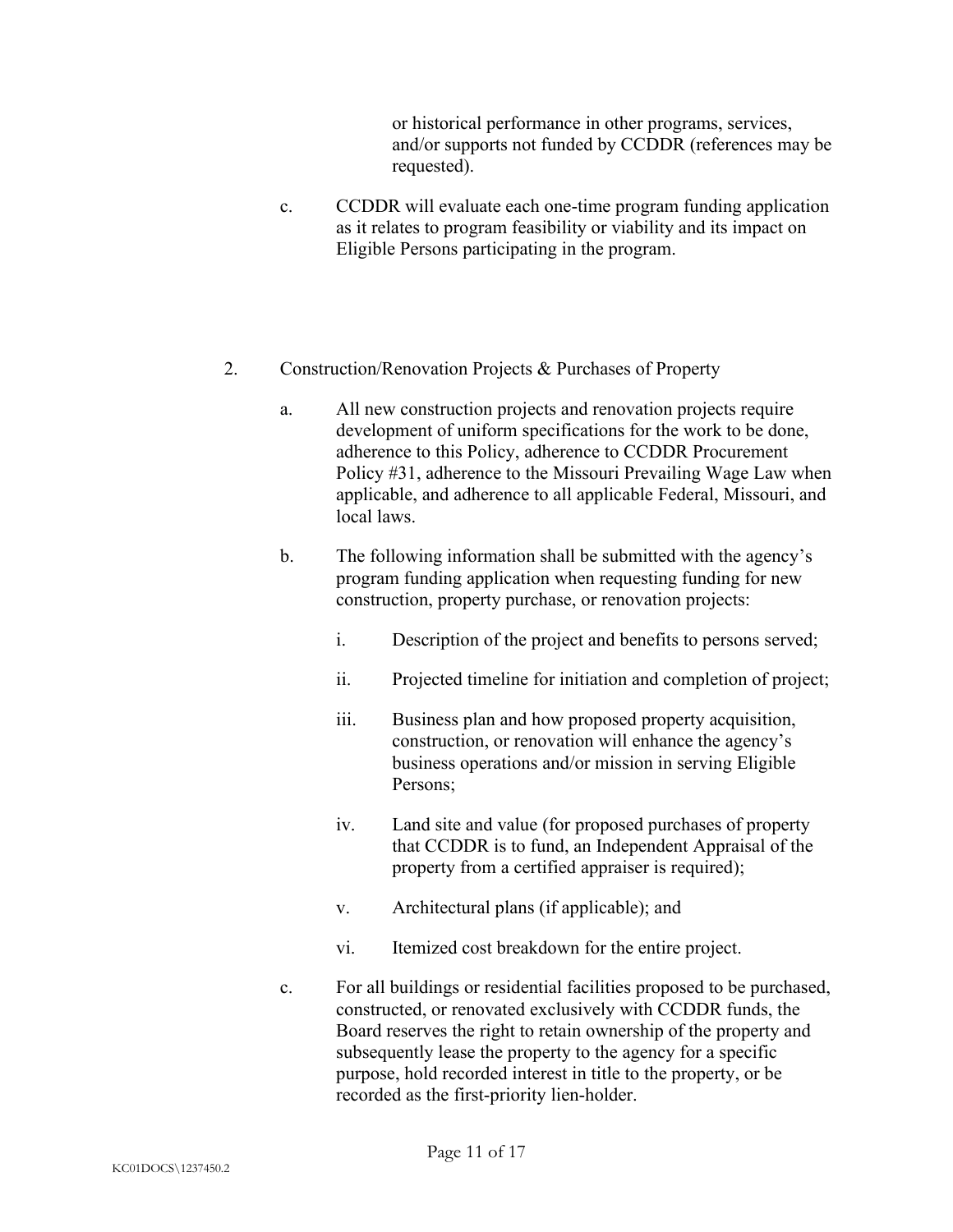- d. For all buildings or residential facilities proposed to be purchased, constructed, or renovated which are partially funded by CCDDR funds, the Board reserves the right to hold recorded interest in title to the property or be recorded as a lien-holder.
- e. Agencies awarded funds for the purchase, construction, or renovation of property shall maintain adequate insurance coverage for said items and shall furnish CCDDR with evidence annually.
- f. Restricted covenants shall be recorded for the agency's use of CCDDR funds to purchase property; purchase, construct, or renovate buildings; or purchase, construct, or renovate of residential facilities.
- 3. Vehicle Purchases
	- a. CCDDR may provide one-time program funding to enable agencies to:
		- i. improve or replace their existing fleet of vehicles;
		- ii. purchase lift equipment or safety equipment, such as restraints; or
		- iii. to purchase new vehicles as part of an expansion of transportation services.
	- b. All vehicle purchases require adherence to this Policy, adherence to CCDDR Procurement Policy #31, applicable sections contained within CCDDR Transportation Policy #36 as outlined in the Funding Agreement, and adherence to all applicable Federal, Missouri, and local laws
		- i. Agency purchases of vehicles at the State/Federal Surplus warehouse in Jefferson City or through the MoDOT Section 5309/5310/5311 program are not subject to the conditions outlined in CCDDR Procurement Policy #31.
	- c. For vehicles purchased entirely with CCDDR funds, the vehicle must be titled with CCDDR listed as first-priority lienholder, and CCDDR will physically hold title for the duration of the vehicle's service.
	- d. Agencies awarded funds for the purchase of vehicles shall maintain adequate insurance coverage for said items and shall furnish CCDDR with evidence of insurance annually.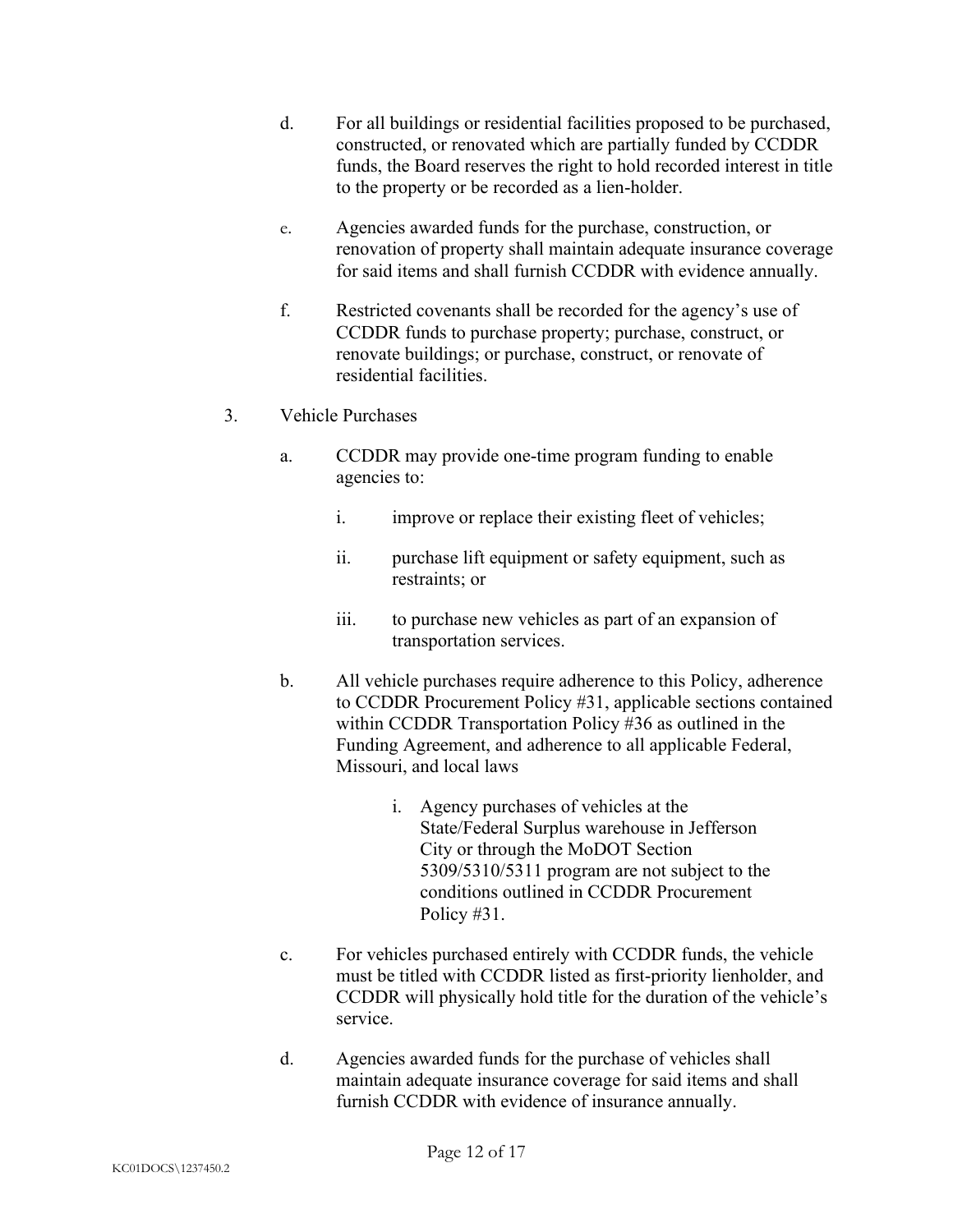- e. Agencies are required to provide CCDDR with vehicle serial numbers and other appropriate identifying information.
- f. The vehicle's primary purpose for use must be for transporting Eligible Persons.
- g. Agencies must submit a request in writing for CCDDR's permission to dispose of, transfer, or sell a vehicle purchased with CCDDR funds.
	- i. CCDDR reserves the authority to determine a reasonable sale price and shall use the wholesale value of the vehicle as specified in The Official Bus Blue Book by Bus Solutions, in consideration with straight-line depreciation methods.
	- ii. CCDDR reserves the right to retain proceeds from sales of vehicles purchased exclusively with CCDDR funds.
	- iii. Where vehicles have been partially purchased with Federal or MoDOT funds (Section 5309/5310/5311), Federal or MoDOT property management standards shall prevail, with remittance of the sale price to CCDDR equal to CCDDR's percentage match (typically 20%).
- h. CCDDR will not provide funding to replace vehicles unless the odometer reading of the vehicle to be replaced is above 100,000 miles.
- 4. Operational Shortfall
	- a. CCDDR may provide one-time program funding for program specific operational shortfalls, such as unanticipated expenses incurred as a result of changes in health and safety compliance standards, replacement or repairs of necessary equipment, or other unforeseen and uncontrollable circumstances affecting the successful operation of a program.
	- b. Operational shortfalls will be heavily scrutinized by the Board.
	- c. Mismanagement or management errors will not be considered legitimate reasons for one-time program funding requests.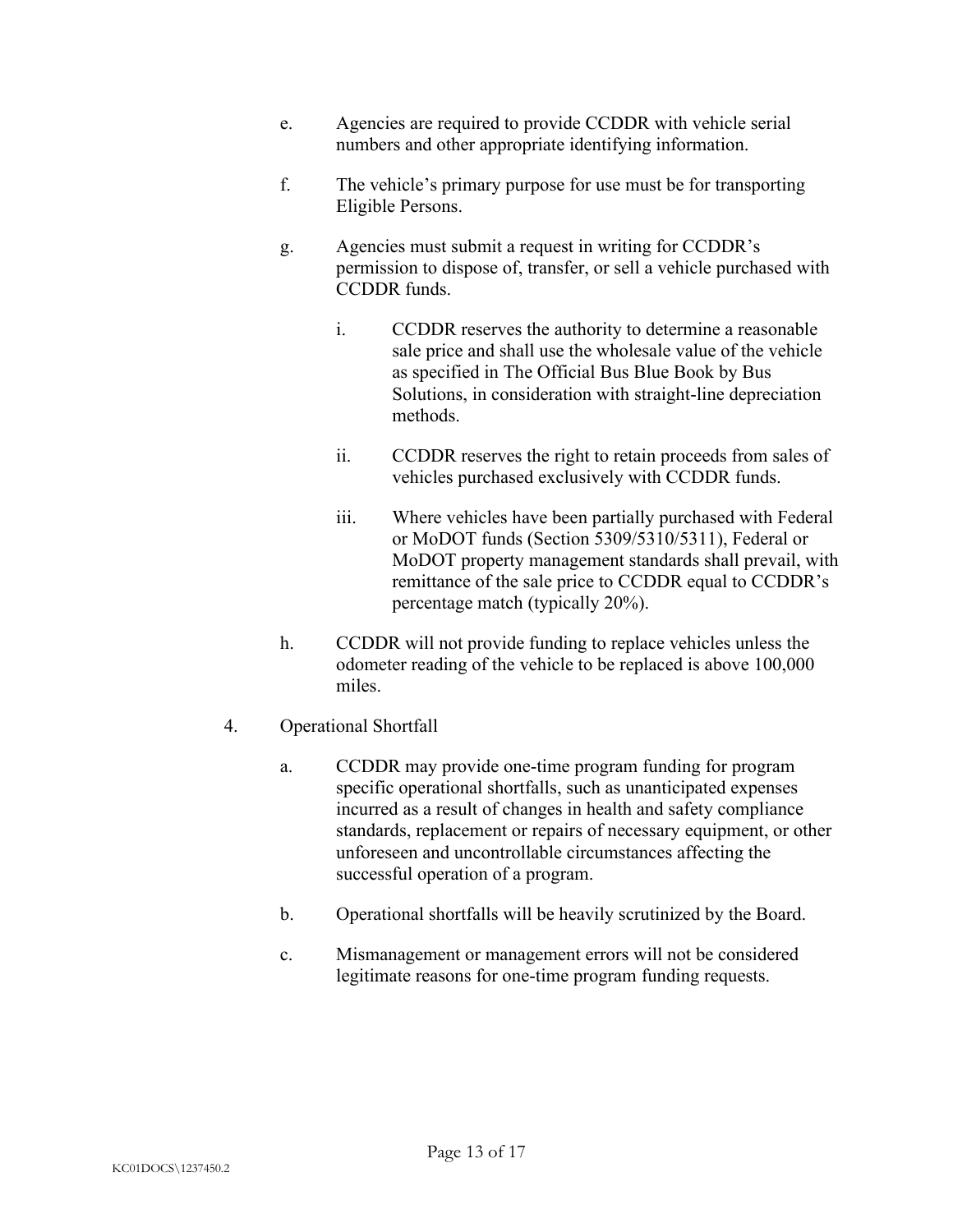- 5. Health and Safety
	- a. CCDDR may provide one-time program funding to an agency if the health and safety of an Eligible Person/Persons is/are threatened, and the agency is financially unable to accommodate a remedy to the health and safety issue.
	- b. Health and safety concerns will be heavily scrutinized by the Board.
	- c. If it has been determined mismanagement or management errors are the reason for the health and safety issue, additional investigatory authorities may be notified and continued funding of any other CCDDR funded agency program will be reviewed and reconsidered immediately.

# IX. Monitoring of Funds Utilization

- A. All agencies receiving annual funding from CCDDR for the on-going sustainment of programs, services, and/or supports shall provide a verifiable, detailed accounting of funds utilized as identified in the funding agreement(s).
- B. All agencies receiving special funding from CCDDR must submit copies of actual invoices and checks for payment of the invoices for approved expenditures.
- C. For operational, operational shortfall, new program, and/or other special project or program funding, a verifiable, detailed accounting of how the funds were utilized is required.
- D. If the agency requests CCDDR to make a direct payment to the supplier or manufacturer rather than being remunerated by CCDDR, an invoice from the supplier or manufacturer for all approved expenditures is needed.
- E. Purchase of Assets
	- 1. Agencies awarded funds for the purchase of assets (equipment, furnishings, vehicles, property, etc.) in excess of \$1,000 for items with a useful life of over 1 year may be required to complete an asset inventory report annually for the depreciable period applicable to the item following the award.
	- 2. Agencies awarded funds for the purchase of assets shall maintain a loss control/risk management system to prevent damage or theft of such items.
	- 3. Any damage or theft of an asset in excess of \$1,000 purchased with CCDDR funds shall be properly investigated, with the appropriate reports/findings submitted for review to the Board.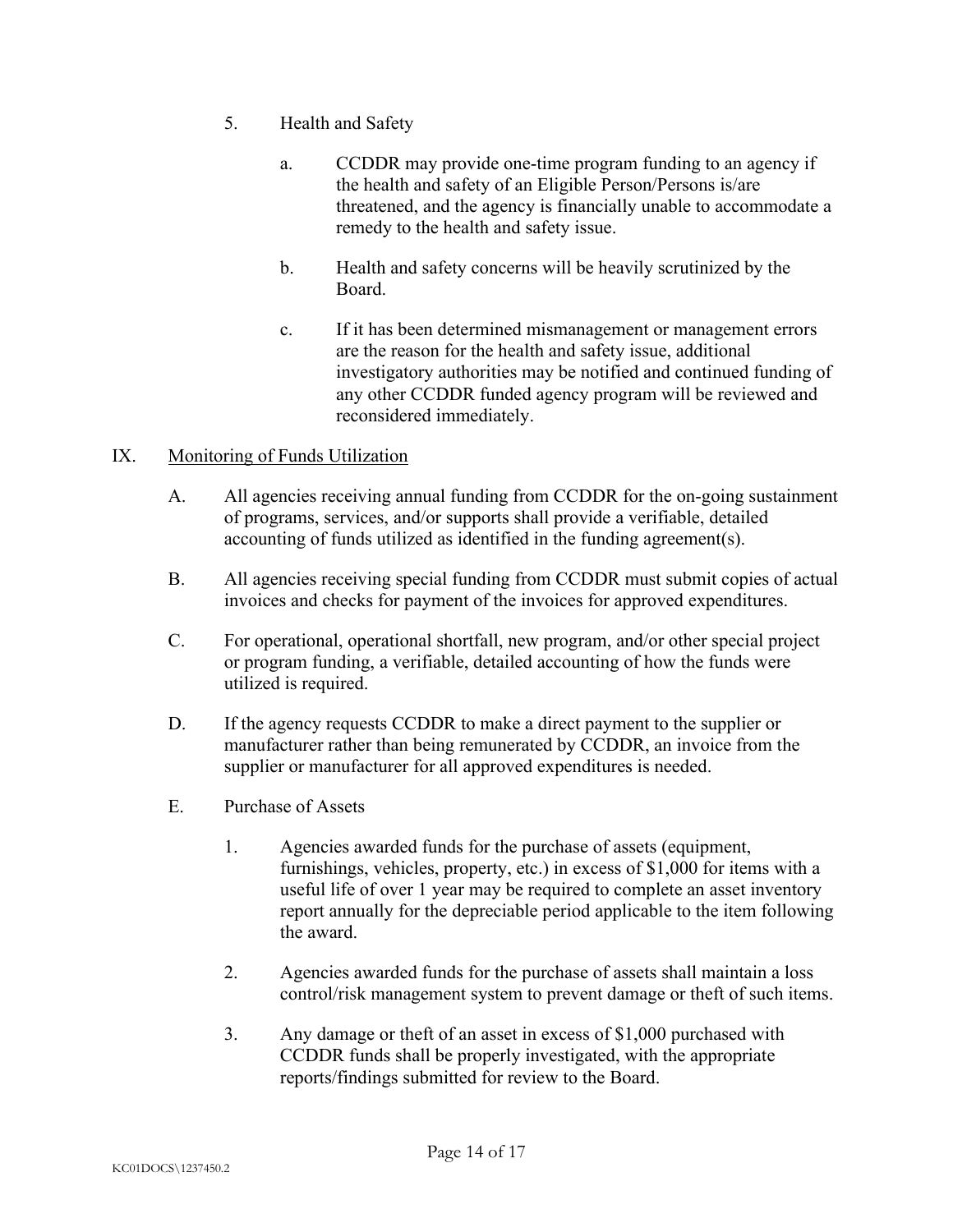- 4. Agencies awarded funds for the purchase of assets in excess of \$1,000 shall maintain adequate property insurance coverage for said items and shall furnish CCDDR with evidence of insurance annually for all such capital items.
- 5. If purchased assets are found not to be used during a six-month consecutive period of time during the first three years of ownership, said items shall, if practical, be made available to CCDDR for reassignment to another agency, to CCDDR for its own uses, or for resale by CCDDR, with proceeds returning to CCDDR.
- 6. If purchased assets are found not to be used for or by Eligible Persons, the agency shall repay CCDDR the undepreciated or market value of said items or make the items available to CCDDR for reassignment to another agency.
- 7. Agencies awarded funds for the purchase of an asset in excess of \$1,000 shall not sell, trade, or dispose of the item within a three-year period of time after the award unless prior approval has been obtained from CCDDR. If prior approval is not obtained, the agency shall repay CCDDR for the funding amount used to purchase the asset.
- 8. All purchased assets shall be depreciated in accordance with generally accepted accounting principles. The agency shall be expected to establish and fund a depreciation reserve account to replace the item when this becomes necessary.
- F. Purchase of Property
	- 1. If CCDDR provides program funding for the purchase of real property and the agency sells, trades, or ceases to use the property for the purposes indicated in its original proposal and/or program funding application within five years from the date of being awarded funds, all funds disbursed in the project shall be reimbursed to CCDDR.
		- a. If the agency continues to serve Eligible Persons but uses the property for a different purpose than in the original proposal, a request must first be made in writing to the Board to utilize the property in a different manner.
		- b. If the request is denied, the agency shall repay CCDDR for the funding amount used to purchase the real property.
	- 2. For all purchases of personal property in excess of \$5,000.00, the agency shall grant to CCDDR the right of a first-priority security interest in the property and all proceeds thereof.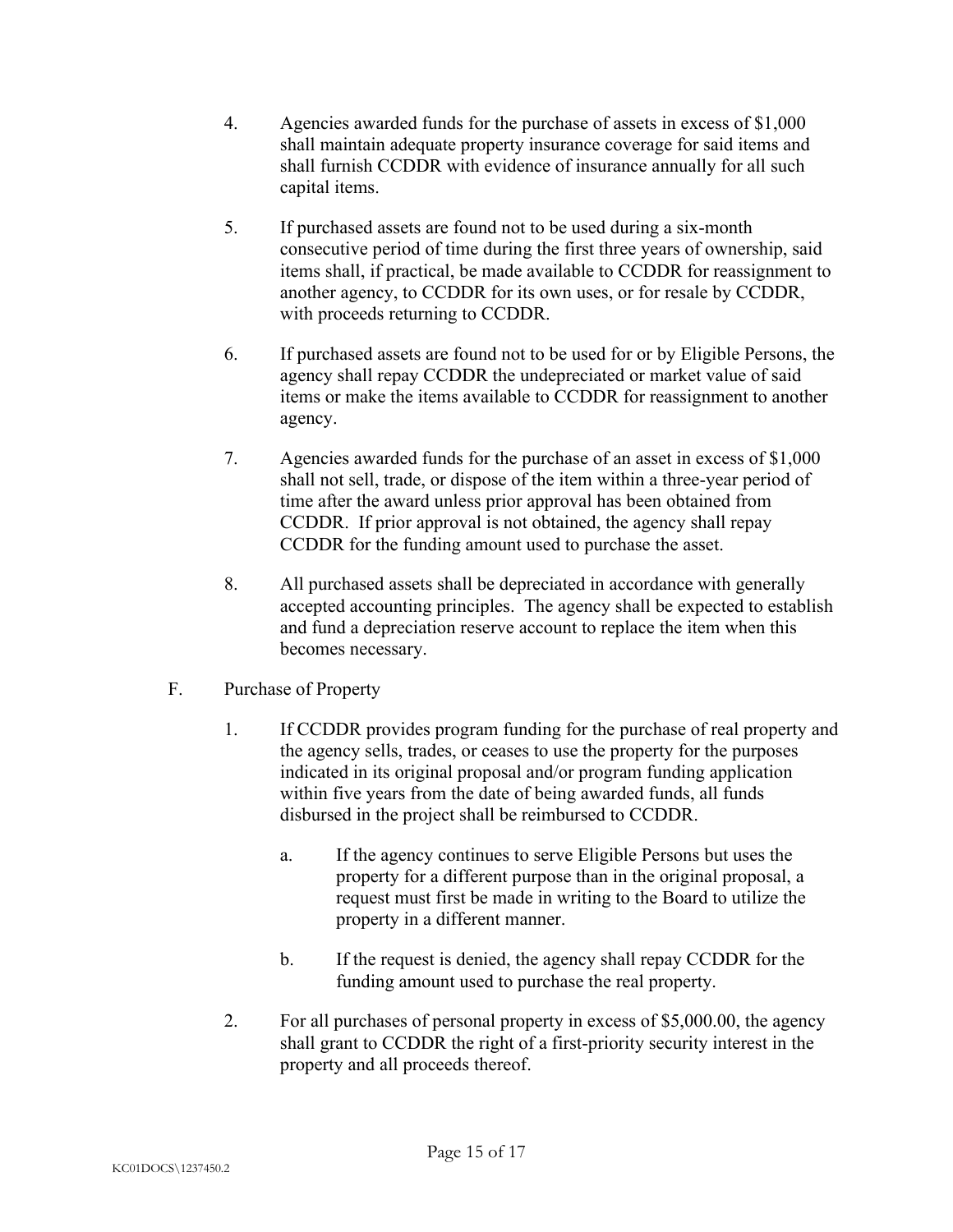- a. If CCDDR opts to do so, the agency will execute a security agreement for the benefit of CCDDR and will, from time to time, execute, deliver, file, and record any statement, assignment, instrument, document, or agreement or take any other action that may be necessary or desirable in order to create, preserve, perfect, or validate the line on such personal property.
- b. Any executed security agreement shall be in effect for 10 years or until the property is disposed.

## X. Monitoring Agencies Receiving Funds

- A. As a publicly supported entity, CCDDR places a premium on the accountability of its funds. This responsibility extends to those agencies funded by CCDDR.
- B. Agencies will be required to provide CCDDR with a full financial disclosure of all operations.
- C. Agencies shall establish internal controls, systems, and procedures for monitoring the fiscal position of their agency and the use of CCDDR funds.
- D. Agencies' financial management controls and record-keeping shall be in accordance with generally accepted accounting principles.
- E. All agencies that have funding agreements with CCDDR shall submit an organization-wide independent audit to CCDDR conducted by a Certified Public Accountant following Generally Accepted Auditing Standards for the period in which the funding was received.
	- 1. If this funding extends into a subsequent fiscal year(s) for the agency, a subsequent audit(s) will be required.
	- 2. The audit document shall include the auditor's Management Report and comments on compliance with accounting standards and internal controls.
	- 3. The audit is due in the CCDDR office within six (6) months of the close of the agency's fiscal year.
	- 4. The DESE Audit Analysis shall accompany the audit report for sheltered employment services.
	- 5. Copies of audits by any regulatory entity must also be submitted to CCDDR within thirty (30) days of the agency's receipt of the completed audit report from the regulatory entity.
	- 6. Agencies receiving \$10,000 or less annually or through a one-time program funding application which carries no ongoing funding obligation by CCDDR may request an exception to the audit requirement.